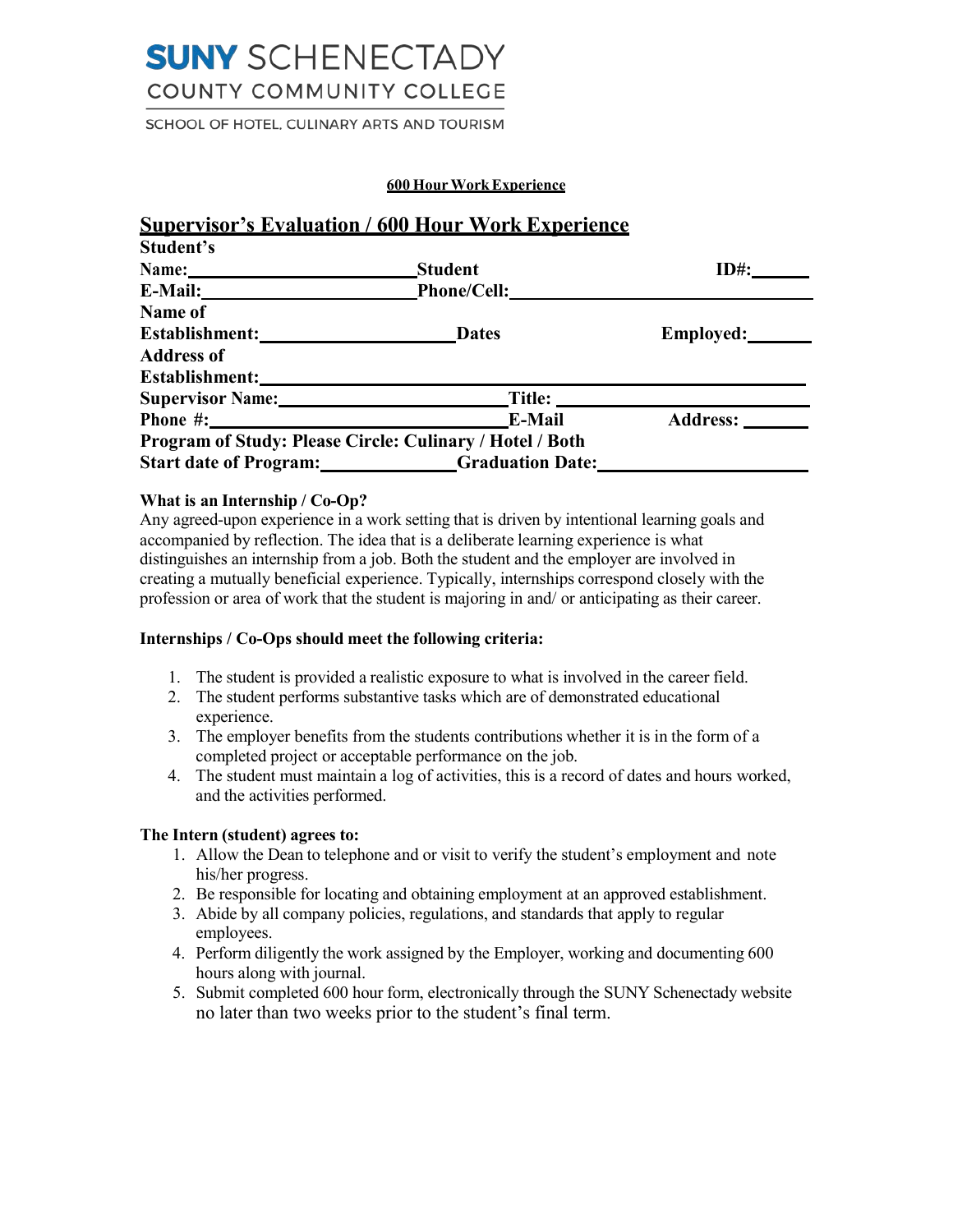### **The Employer agrees to:**

- 1. Provide the student with a quality work environment in a professional area where he/she can build confidence while gaining knowledge and skills.
- 2. Allow the Dean to telephone and or visit to verify the student's employment and note his/her progress.
- 3. Submit the completed 600 hour Work Experience Evaluation form to the student.
- 4. Provide the student with a safe environment that is free from discrimination, sexual harassment and substance abuse. The 600 Hour Work experience is a partnership between the student, the employer, and the College.
- 5. Be an equal opportunity employer, accept and assign the student to jobs and otherwise treat students without regard to sex, race, color, national origin, or disability.

#### **Please Rate the Student According To The Following. Check most appropriate**

### **Relationswith Others**

- 1 Exceptionallywell accepted
- 2 Works well with others
- 3 Gets along satisfactorily
- 4\_Has some difficulty working with others
- 5 Works very poorly with others
- 6 Unable to evaluate

#### **Judgment**

- 1 Exceptionallymature
- 2 Above average in making decisions
- 3 Usually makes the right decision
- 4 Often uses poor judgment
- 5 Consistently uses poor judgment
- 6 Unable to evaluate

#### **Ability to Learn**

- 1 Learns very quickly
- 2 Learns readily
- (with minimal supervision)
- 3 Average in learning
- 4 Rather slow to learn
- 5 Very slow to learn
- 6 Unable to evaluate

#### **Serves Clients/Customers**

- 1 Extremely attuned to needs of clients
- 2 Very supportive, enthusiastic
- $3<sup>1</sup>$ Satisfactory
- 4 Poor
- 5\_Inconsistent, sometimes not attentive to Needs of clients
- 6\_Unable to evaluate

#### **Punctuality**

1 Regular 2 Irregular

- **Attitude-Application to Work**
- 1 Outstanding in enthusiasm
- 2\_Very interested and industrious
- 3 Average in diligence
- 4 Somewhat indifferent 5 Definitely not interested
- 6 Unable to evaluate

#### **Dependability**

- 1 Completely dependable
- 2*Above* average dependability
- 3 Usuallydependable
- 4 Sometimes neglectful or careless
- 5 Unreliable
- 6 Unable to evaluate

#### **Quality of Work**

- 1 Excellent 2
- VeryGood
- 3 Average
- 4 Belowaverage
- 5 Very poor
- 6 Unable to evaluate

#### **Works with Diversity**

- 1 Excellent awareness and respect for cultural differences
- 2\_Recognition of standards other than his/her own
- 3 Needsimprovement
- 4 Demonstrates lack of willingness to accept others

#### **Attendance**

1 Regular 2 Irregular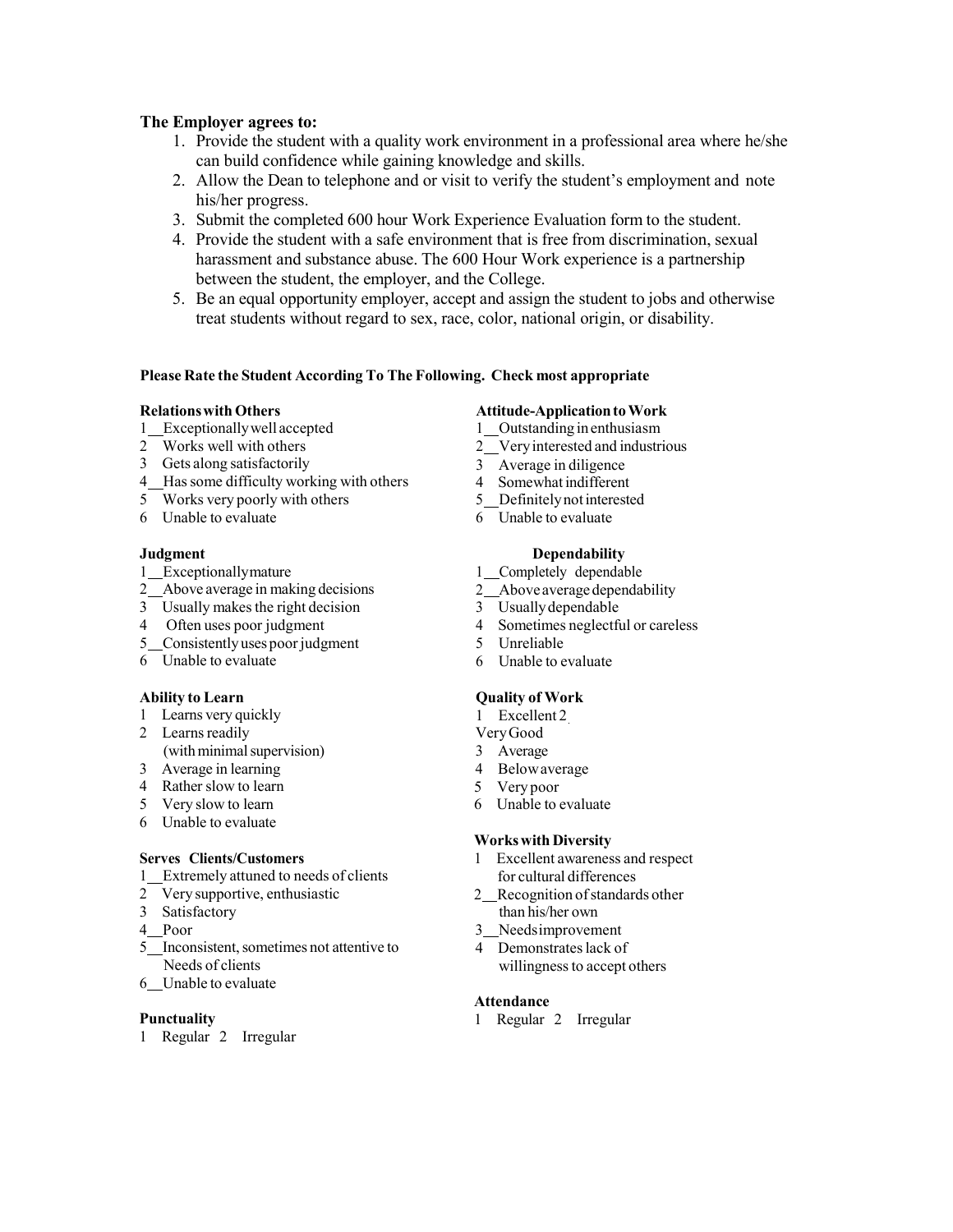# **SUPERVISOR'S EVALUATION**

# **SUPERVISOR'S EVALUATION Please check the performance category which best describes the student's overall performance.**

 **Please indicate any particular strengths and/or weaknesses you feel this student possesses.** 

 **Please describe what you feel the student has learned during this experience, and what personal or professional growth he/she has demonstrated.** 

| If there were a position available, would you consider hiring this student as a |          |  |
|---------------------------------------------------------------------------------|----------|--|
| full-time employee upon graduation? Yes                                         | $\bf No$ |  |

**This report has been discussed with the student: Yes\_\_\_\_\_No** 

**Signature / Title Date Date** 

 **Please return this form to the student/employee: School of Hotel, Culinary Arts and Tourism Dr. David E. Brough, Dean Schenectady, NY 12305 For additional information please contact: SUNY Schenectady 78 Washington Avenue Phone#: 518-381-1361 E-Mail: [broughde@sunysccc.edu](mailto:broughde@sunysccc.edu)**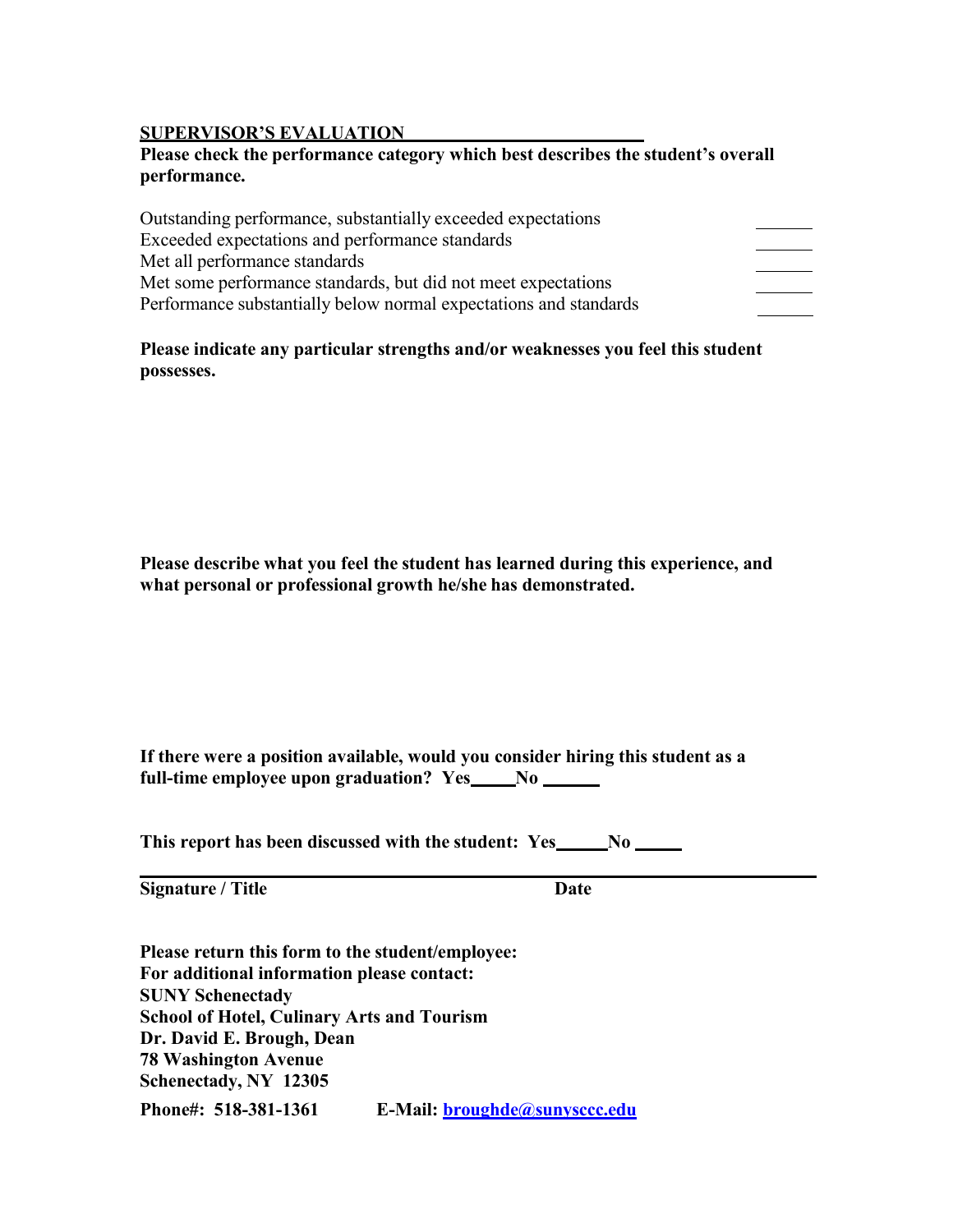# **SUNY** SCHENECTADY COUNTY COMMUNITY COLLEGE

SCHOOL OF HOTEL, CULINARY ARTS AND TOURISM

# **Student Learning Assessment / 600 Hour Work Experience**

**Site Date** Date Date

# **JOURNAL CHECKLIST of duties and responsibilities (Journal)**

- **□**Specified duties and responsibilities (Journal)
- **□** Learning goals for the experience
- **□** Log of activities (dates, hours worked, activities performed.
- **□**Reflective essay (articulating their experiences in relation to the learning goals) detailed in the 600 hour work experience form.

 This journal is the student's opportunity to share the highlights of their work experience with the faculty. Students are expected to provide a professional and engaging discussion of the major competencies and achievements, activities, and results of his/her work experience.

 NOTE: This form together with your employer evaluation must be submitted to the Hotel, Culinary Arts and Tourism website before credit can be awarded for your 600- work hour requirement.

 Once all forms are completed, the student is required to scan and submit the completed form electronically via one email to the Dean at **600hours@sunysccc.edu**. The Dean, Dr. David E. Brough will then review the form for approval.

 Please incorporate and answer the questions below in your journal that relate to the **learning goals** (see below). Your answers and the examples you provide will be valuable in evaluating your work experience.

- 1. What did you use or observe in your placement that you learned in your classes?
- 2. What did you learn through actual experience that you don't think you could have learned in the classroom or lab?
- 3. What skills did you develop in your work experience?
- 4. How did your work experience assist you in exploring or testing career interests?
- 5. In what ways did your work experience develop your self-esteem and sense of responsibility? Describe any other personal rewards.
- 6. Has your employer offered you a long-term position or other employment career help after graduation? Please explain.
- 7. What do you think are the strengths and weaknesses of the work experience requirement?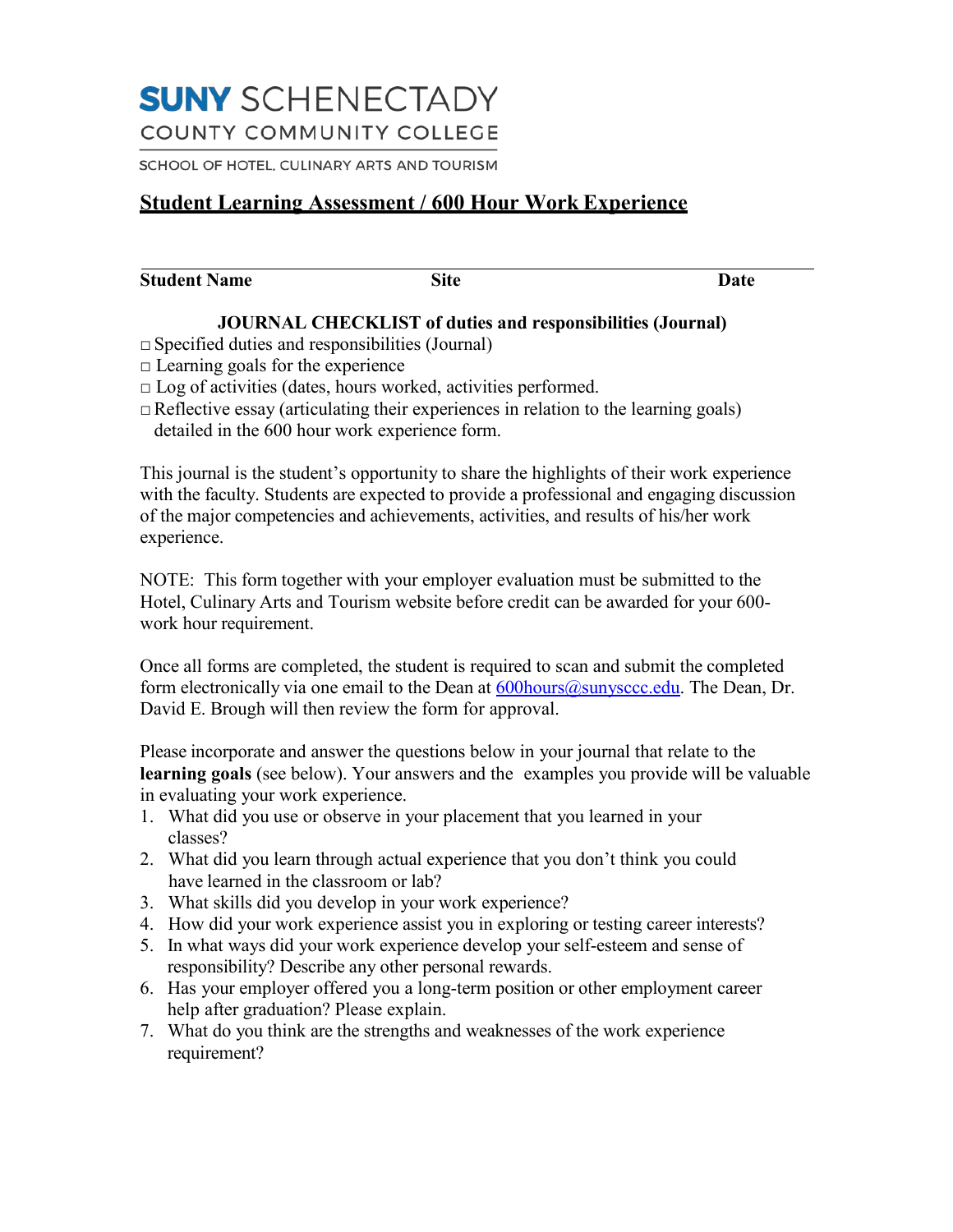# **NOTE: ALL Culinary students must attach the completed American Culinary Federation Equipment work sheet to this form, to be eligible for approval for graduation.**

# **Purpose of the Work Experience Requirement (Learning Goals):**

 The purpose of the Work Experience Requirement is to enable students to develop knowledge, skills, and attitudes necessary to succeed in the vastly expanding hospitality industry. The requirement enables students to apply concepts and skills acquired in the classroom and labs to real-life situations, which are in keeping with their own interests and abilities. The requirement is designed to promote career opportunities and expand possibilities. Additionally, student gains an understanding of the requirements of employment, enabling them to function more efficiently and effectively upon graduation.

# **Who is required to participate?**

 Student pursuing the Associate in Applied Science (A.A.S.) degree in Hotel and Restaurant Management and the Associate in Occupational Studies (A.O.S.) degree in Culinary Arts must satisfy the Work Experience Requirement. Students who fail to successfully meet the requirement will not receive a diploma.

# **Duration of the Work Experience requirement**

 Students are required to complete 600 hours of work experience. Fifteen weeks at forty hours per week, full-time, or the equivalent in part time employment.

# **Criteria for students seeking an A.A.S. degree in Hotel and Restaurant Management:**

 Students pursuing the A.A.S. degree are required to seek and obtain work in an area of a hotel or restaurant that will best enhance their management goals. The requirement may be met in any one of the following ways:

- 1. Summer employment or part-time employment in a restaurant, hotel, or institutional food service establishment.
- 2. An internship at Disney world or at another internship approved by the division.
- 3. Part-time employment during the academic year.
- 4. Prior (within 5 years) work experience that remains verifiable by a previous employer in one of the above type establishments.

 Note: The division strongly urges hotel & restaurant majors to seek employment in areas that will afford them opportunities to observe management skills and enhance their own.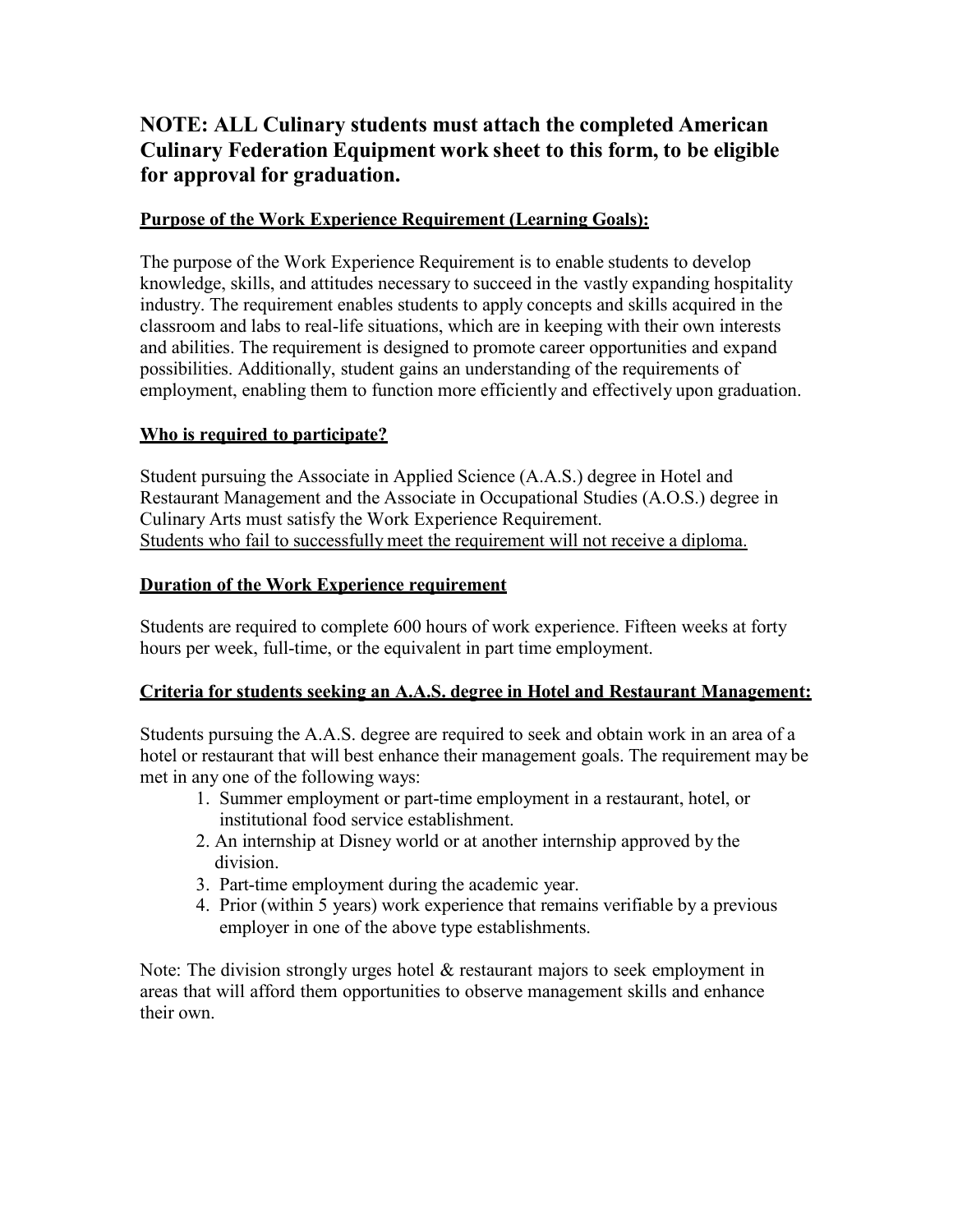# **Criteria for students seeking an A.O.S. in Culinary Arts**

 Student pursuing the A.O.S. degree are required to seek and obtain work in an active working kitchen. (Counter-work only will not be accepted). The requirement may be met in any one of the following ways:

- 1. Summer employment or part-time employment in a restaurant, hotel, or institutional food service establishment.
- 2. An internship at Disney World or at another internship approved by the division.
- 3. Part-time employment during the academic year.
- 4. Prior (within 5 years) work experience that remains verifiable by a previous employer in one of the above type establishments.

# **Securing Work**

 It is the students' responsibility to secure appropriate work to satisfy the work experience requirement. Students are encouraged to utilize the service of SUNY Schenectady's Job Placement Services to obtain job leads, assistance with resume writing, job hunting and interviewing techniques.

 To provide students with an opportunity to explore career options and to allow for flexibility and maximum benefit, work experiences with more than one employer may be added together to meet minimum expectations. Although work experience may be arranged without payment to the student, it is expected that students will be compensated and will receive benefits in line with other employees in comparable positions.

# **Employer Report**:

 It is recommended that work experiences be chosen carefully by students in light of their need and career objectives. Students are expected to meet acceptable standards of performance set by their employer. Students failing to meet these standards may be denied being credited for the work performed. Students are required to have the Employer report/s completed by his or her employer/s.

 **Note:** Students must submit a separate Employer Report for each separate position obtained.

# **Student Report:**

 Students wishing to be considered for graduation must submit completed Student and Employer reports no later than two weeks prior to the student's final term. Students are encouraged to submit these reports as soon as possible after completing the work experience.